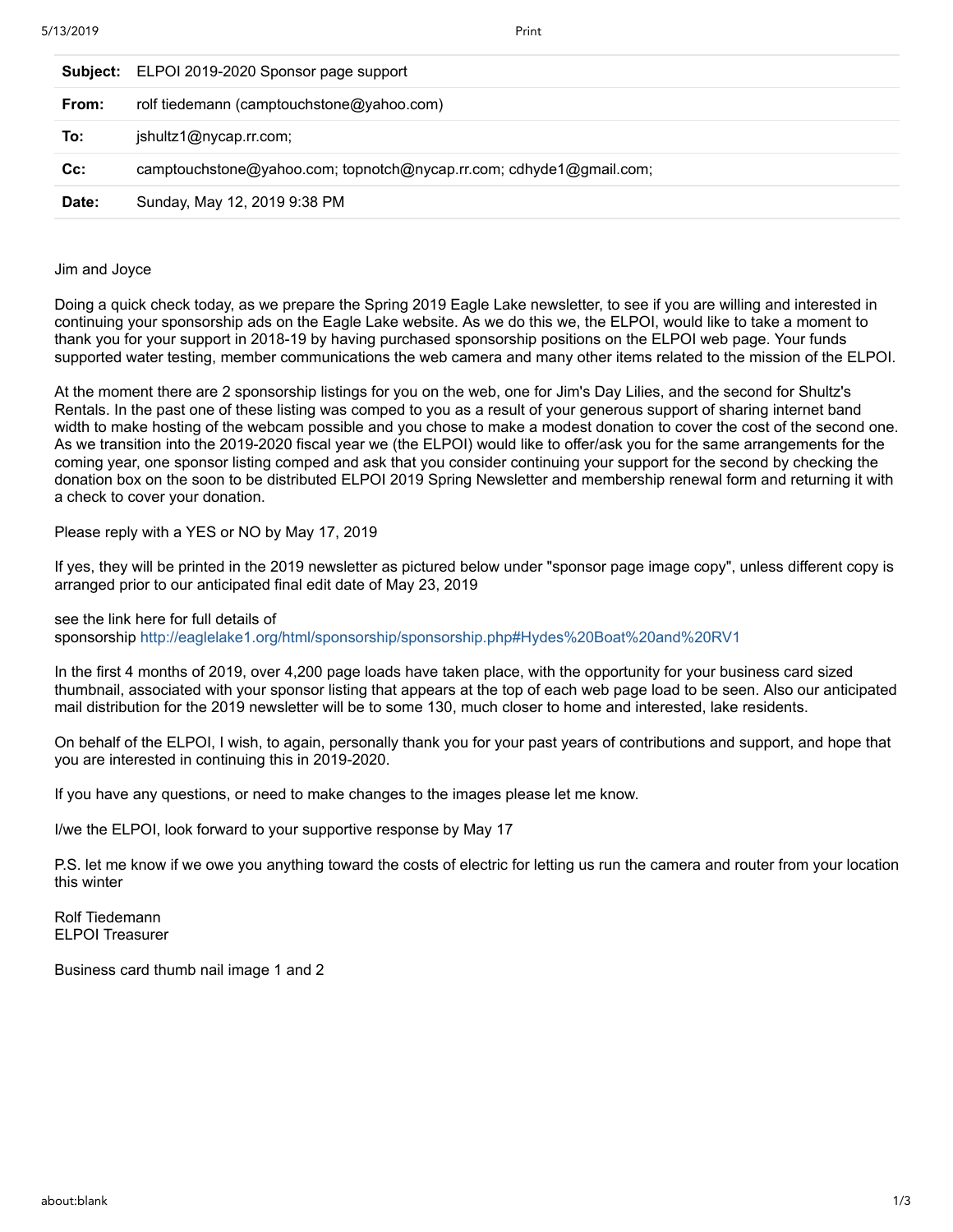**pat Launch/Beach Change Documents** 

# $SDa$

# **Shultz's Vacation Rentals**

ושט



### **Back to Previous Page**

sponsor page image copy 1 and 2

### **Jims Daylillies**



Jim's Day Lilies 2213 NYS Rt. 74 At Eagle Lake Ticonderoga, NY 12883 518-503-5065 jimsdaylilies.com

Jshult z1@nycap.rr.com

Jim's Day Lilies is located on the quiet south shore of Eagle Lake, 10 miles west of the historic town of Ticonderoga, New York and minutes east of the Northway at Schroon Lake.

Over 250 varieties of day lilies are in bloom from June through September; they cover over 3/4 acres and make for a spectacular site.

All plants are freshly dug per your selection and request.

Open April thru September 10:00 AM to 5:00 PM, other times by appointment.

Please stop in to see the flowers and meet the owner's, Jim and Joyce. See a sample of the flowers at our website. http://www.jimsdavlilies.com/

Also offering summer vacation rentals

Date Sponsored: **Sponsorship Duration: 1 year** Website: www.jimsdaylilies.com

### **Shultzs Vacation Rental**

**Joyce and Jim Shultz Eagle Lake Rentals** 2213 NYS Rt. 74 Ticonderoga, NY 12883

Print





Vacation Rentals-April - September Call or email for a brochure 518-503-5065 Jshultz1@nycap.rr.com



The Blue house- weekly rental, 4 bedroom, 2 full baths, sleeps 8, laundry, full eat-in kitchen, living dining room, family room, cable TV, heat, dock and swim area, BBQ grill and fire pit

The Yellow houseweekend and weekly rentals-3 bedroom, 1 bath w/ shower, kitchenette, sitting room, cable TV and internet, sleeps 6, boat dock and ramp w/ swimming area, fire pit and BBQ grill



Date Sponsored: **Sponsorship Duration: 1 year** Website: